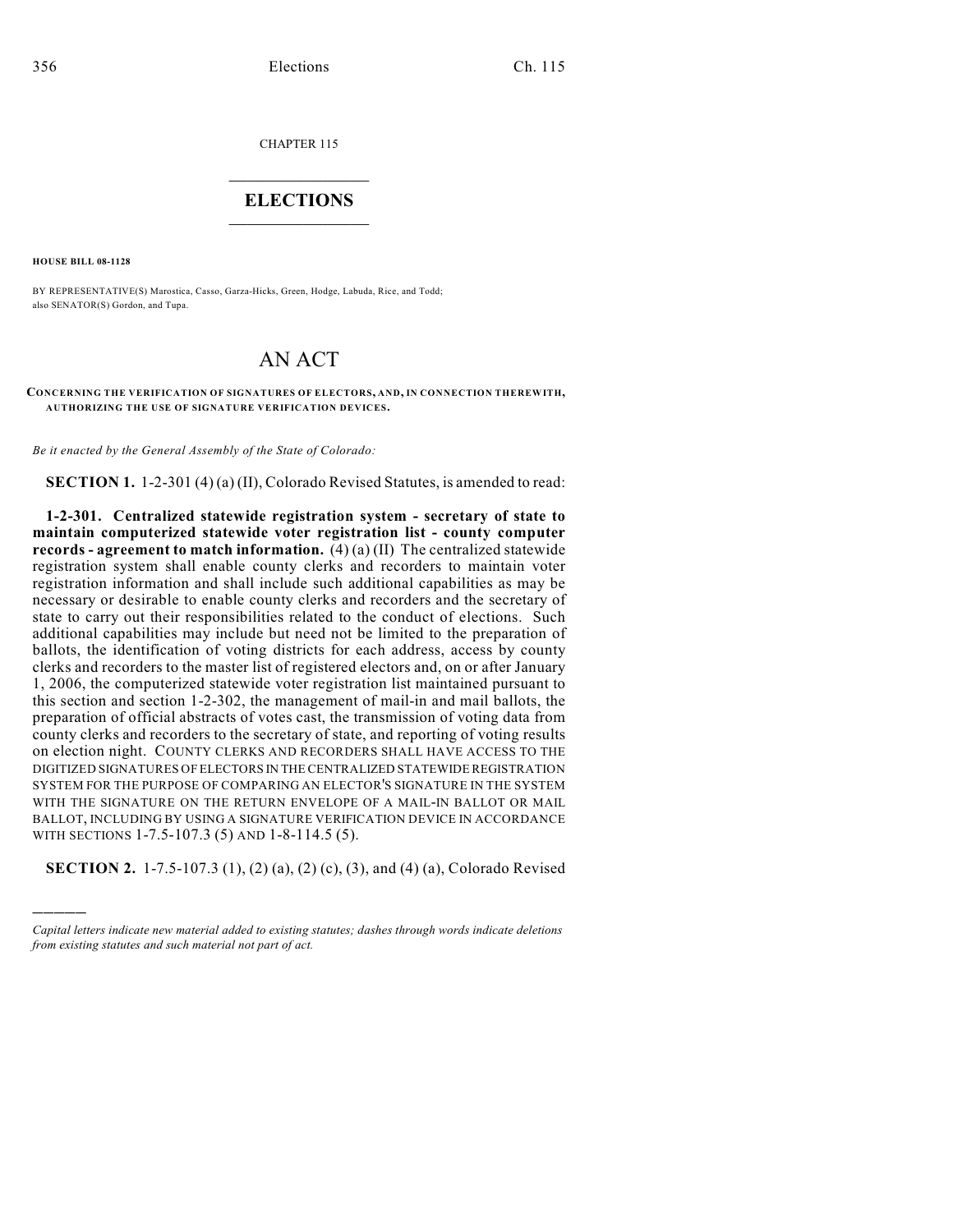Statutes, are amended, and the said 1-7.5-107.3 is further amended BY THE ADDITION OF A NEW SUBSECTION, to read:

**1-7.5-107.3. Verification of signatures - November coordinated elections.** (1) (a) Except as provided in paragraph (b) of this subsection  $(1)$  SUBSECTION  $(5)$ OF THIS SECTION, in every mail ballot election that is a November coordinated election, held in 2005 or any subsequent year, an election judge shall compare the signature on the self-affirmation on each return envelope with the signature of the eligible elector on file in the office of the county clerk and recorder OR IN THE STATEWIDE VOTER REGISTRATION SYSTEM in accordance with subsection (2) SUBSECTIONS  $(2)$ ,  $(3)$ , AND  $(4)$  of this section.

(b) For the mail ballot election that is a November coordinated election held in 2003, the election judge shall compare in accordance with paragraph (a) of this subsection (1) only those signatures that are in the county clerk and recorder's database no later than 7 p.m. on election day.

(2) (a) If, upon comparing the signature of an eligible elector on the self-affirmation on the return envelope with the signature of the eligible elector on file with the county clerk and recorder OR IN THE STATEWIDE VOTER REGISTRATION SYSTEM, the election judge determines that the signatures do not match, OR IF A SIGNATURE VERIFICATION DEVICE USED PURSUANT TO SUBSECTION (5) OF THIS SECTION IS UNABLE TO DETERMINE THAT THE SIGNATURES MATCH, two other election judges of different political party affiliations shall simultaneously compare the signatures. If both other election judges agree that the signatures do not match, the county clerk and recorder shall, within two days after election day, send to the eligible elector at the address indicated in the registration records a letter explaining the discrepancy in signatures and a form for the eligible elector to confirm that the elector returned a ballot to the county clerk and recorder. If the county clerk and recorder receives the form within eight days after election day confirming that the elector returned a ballot to the county clerk and recorder and enclosing a copy of the elector's identification as defined in section 1-1-104 (19.5), and if the ballot is otherwise valid, the ballot shall be counted. If the eligible elector returns the form indicating that the elector did not return a ballot to the county clerk and recorder, or if the eligible elector does not return the form within eight days after election day, the self-affirmation on the return envelope shall be categorized as incorrect, the ballot shall not be counted, and the county clerk and recorder shall send copies of the eligible elector's signature on the return envelope and the signature on file with the county clerk and recorder OR IN THE STATEWIDE VOTER REGISTRATION SYSTEM to the district attorney for investigation.

(c) In the case of a disagreement among the election judges as to whether the signature of an eligible elector on the self-affirmation on the return envelope matches the signature of the eligible elector on file with the county clerk and recorder OR IN THE STATEWIDE VOTER REGISTRATION SYSTEM pursuant to the procedures specified in paragraph (a) of this subsection  $(2)$ , the mail ballot contained in the return envelope shall be counted in accordance with the requirements of sections  $1-7.5-107$  (6) and  $1-7.5-107.5$  SIGNATURES ARE DEEMED TO MATCH, AND THE ELECTION JUDGE SHALL FOLLOW THE PROCEDURES SPECIFIED IN SECTION 1-7.5-107 (6) CONCERNING THE QUALIFICATION AND COUNTING OF MAIL BALLOTS.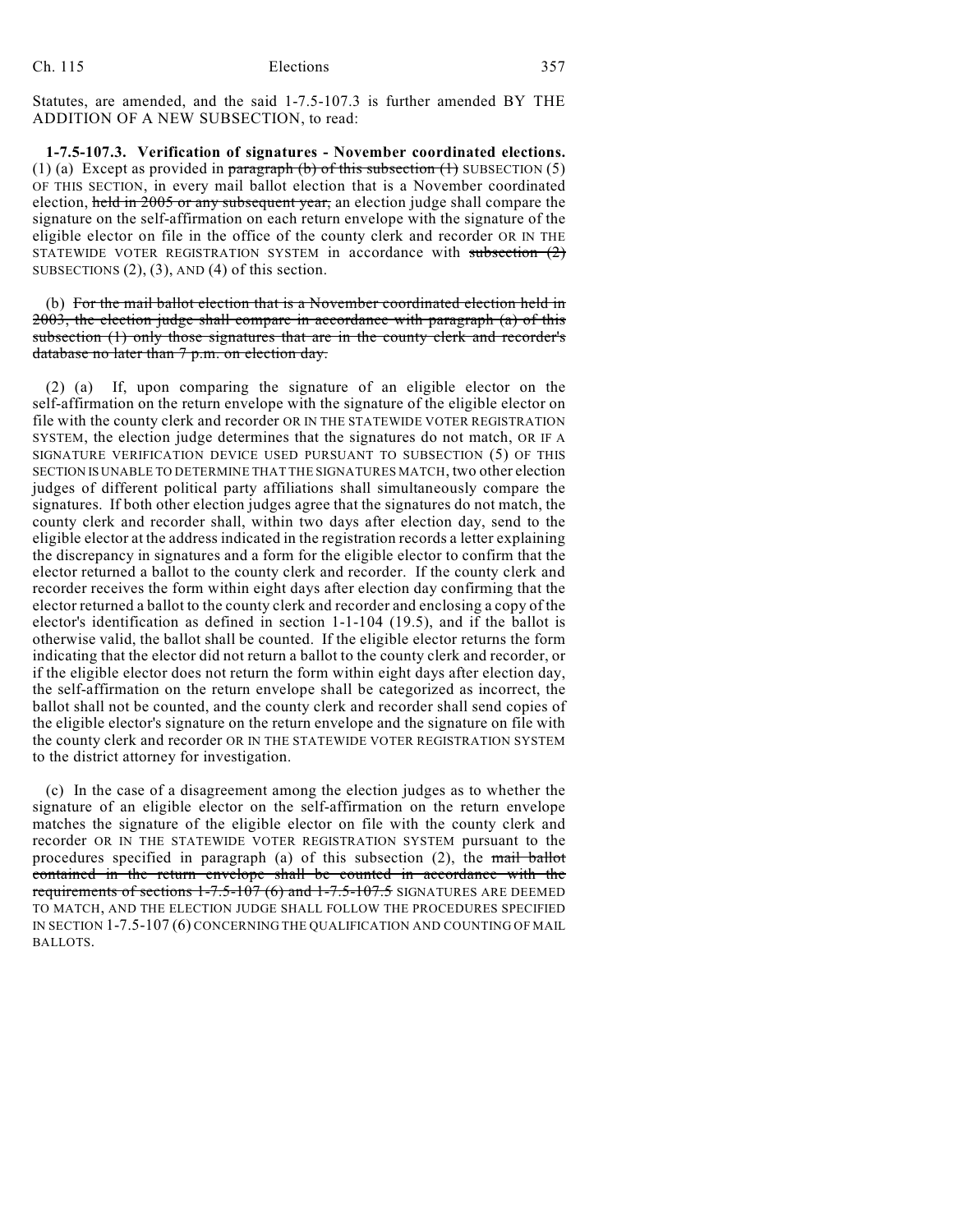358 Elections Ch. 115

(3) If the election judge determines that the signature of an eligible elector on the self-affirmation matches the elector's signature on file with the county clerk and recorder OR IN THE STATEWIDE VOTER REGISTRATION SYSTEM, the election judge shall follow the procedures specified in section 1-7.5-107  $(5)$  and (6) concerning the qualification and counting of mail ballots.

(4) (a) An election judge shall not determine that the signature of an eligible elector on the self-affirmation does not match the signature of that eligible elector on file with the county clerk and recorder OR IN THE STATEWIDE VOTER REGISTRATION SYSTEM solely on the basis of substitution of initials or use of a common nickname.

(5) (a) A DESIGNATED ELECTION OFFICIAL MAY ALLOW AN ELECTION JUDGE TO USE A SIGNATURE VERIFICATION DEVICE TO COMPARE THE SIGNATURE ON THE SELF-AFFIRMATION ON A RETURN ENVELOPE OF AN ELIGIBLE ELECTOR'S BALLOT WITH THE SIGNATURE OF THE ELECTOR ON FILE WITH THE COUNTY CLERK AND RECORDER OR IN THE STATEWIDE VOTER REGISTRATION SYSTEM IN ACCORDANCE WITH THIS SUBSECTION (5) AND THE RULES ADOPTED BY THE SECRETARY OF STATE PURSUANT TO SECTION 1-8-114.5 (5) (c).

(b) IF A SIGNATURE VERIFICATION DEVICE DETERMINES THAT THE SIGNATURE ON THE SELF-AFFIRMATION ON A RETURN ENVELOPE OF AN ELIGIBLE ELECTOR'S BALLOT MATCHES THE SIGNATURE OF THE ELECTOR ON FILE WITH THE COUNTY CLERK AND RECORDER OR IN THE STATEWIDE VOTER REGISTRATION SYSTEM, THE SIGNATURE ON THE SELF-AFFIRMATION IS DEEMED VERIFIED, AND THE ELECTION JUDGE SHALL FOLLOW THE PROCEDURES SPECIFIED IN SECTION 1-7.5-107 (6) CONCERNING THE QUALIFICATION AND COUNTING OF MAIL BALLOTS. IF A SIGNATURE VERIFICATION DEVICE IS UNABLE TO DETERMINE THAT THE SIGNATURE ON THE SELF-AFFIRMATION ON A RETURN ENVELOPE OF AN ELIGIBLE ELECTOR'S MAIL BALLOT MATCHES THE SIGNATURE OF THE ELECTOR ON FILE WITH THE COUNTY CLERK AND RECORDER OR IN THE STATEWIDE VOTER REGISTRATION SYSTEM, AN ELECTION JUDGE SHALL COMPARE THE SIGNATURES IN ACCORDANCE WITH SUBSECTIONS (2), (3), AND (4) OF THIS SECTION.

**SECTION 3.** 1-7.5-107 (3) (b.5), Colorado Revised Statutes, is amended BY THE ADDITION OF A NEW SUBPARAGRAPH to read:

**1-7.5-107. Procedures for conducting mail ballot election - first-time voters casting a mail ballot after having registered by mail to vote.** (3) (b.5) (III) THE RETURN ENVELOPE SHALL NOT BE REQUIRED TO HAVE A FLAP COVERING THE SIGNATURE OR OTHERWISE IMPEDE THE USE OF A SIGNATURE VERIFICATION DEVICE.

**SECTION 4.** 1-7.5-107 (5) (c), Colorado Revised Statutes, is amended to read:

**1-7.5-107. Procedures for conducting mail ballot election - first-time voters casting a mail ballot after having registered by mail to vote.** (5) (c) For November coordinated elections only, the signature of the eligible elector on the return envelope shall be compared with the signature of the eligible elector on file in the office of the county clerk and recorder OR IN THE STATEWIDE VOTER REGISTRATION SYSTEM in accordance with section 1-7.5-107.3.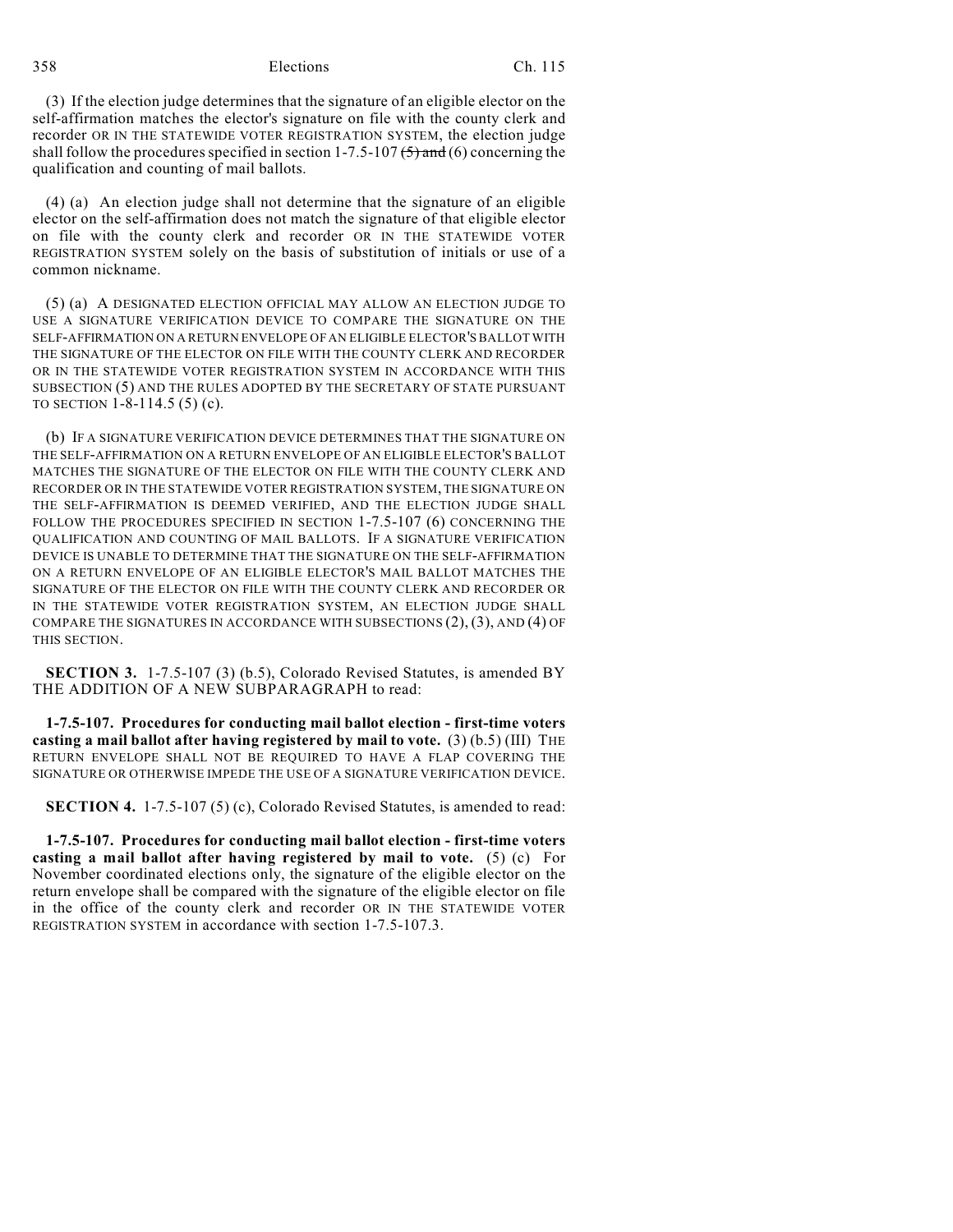**SECTION 5.** 1-8-114, Colorado Revised Statutes, is amended BY THE ADDITION OF A NEW SUBSECTION to read:

**1-8-114. Self-affirmation on return envelope.** (4) THE RETURN ENVELOPE SHALL NOT BE REQUIRED TO HAVE A FLAP COVERING THE SIGNATURE OR OTHERWISE IMPEDE THE USE OF A SIGNATURE VERIFICATION DEVICE.

**SECTION 6.** 1-8-114.5 (1), (2) (a), (2) (c), (3), and (4) (a), Colorado Revised Statutes, are amended, and the said 1-8-114.5 is further amended BY THE ADDITION OF A NEW SUBSECTION, to read:

**1-8-114.5. Verification of signatures - rules.** (1) (a) Except as provided in **paragraph (b) of this subsection (1)** SUBSECTION (5) OF THIS SECTION, in every statewide COORDINATED, primary, and general election, held in 2006 or any subsequent year, an election judge shall compare the signature on the self-affirmation on each return envelope of each mail-in ballot with the signature of the eligible elector on file in the office of the county clerk and recorder OR IN THE STATEWIDE VOTER REGISTRATION SYSTEM in accordance with subsection  $(2)$ SUBSECTIONS  $(2)$ ,  $(3)$ , AND  $(4)$  of this section.

(b) For the statewide primary and general election held in 2004, the election judge shall compare in accordance with paragraph (a) of this subsection (1) only those signatures that are in the county clerk and recorder's database.

(2) (a) If, upon comparing the signature of an eligible elector on the self-affirmation on the return envelope with the signature of that eligible elector on file with the county clerk and recorder OR IN THE STATEWIDE VOTER REGISTRATION SYSTEM, the election judge determines that the signatures do not match, OR IF A SIGNATURE VERIFICATION DEVICE USED PURSUANT TO SUBSECTION (5) OF THIS SECTION IS UNABLE TO DETERMINE THAT THE SIGNATURES MATCH, two other election judges of different political party affiliations shall simultaneously compare the signatures. If both other election judges agree that the signatures do not match, the county clerk and recorder shall, within two days after election day, send to the eligible elector at the address indicated in the registration records a letter explaining the discrepancy in signatures and a form for the eligible elector to confirm that the elector voted, signed the self-affirmation, and returned a ballot to the county clerk and recorder. If the county clerk and recorder receives the form within eight days after election day confirming that the elector voted, signed the self-affirmation, and returned a ballot to the county clerk and recorder and enclosing a copy of the elector's identification as defined in section 1-1-104 (19.5), and if the ballot is otherwise valid, the ballot shall be counted. If the eligible elector does not enclose a copy of the elector's identification as defined in section 1-1-104 (19.5) along with the form, the self-affirmation on the return envelope shall be categorized as incorrect and the ballot shall not be counted. If the eligible elector returns the form indicating that the elector did not vote, sign the self-affirmation, or return a ballot to the county clerk and recorder, or if the eligible elector does not return the form within eight days after election day, the self-affirmation on the return envelope shall be categorized as incorrect, the ballot shall not be counted, and the county clerk and recorder shall send copies of the eligible elector's signature on the return envelope and the signature on file with the county clerk and recorder OR IN THE STATEWIDE VOTER REGISTRATION SYSTEM to the district attorney for investigation.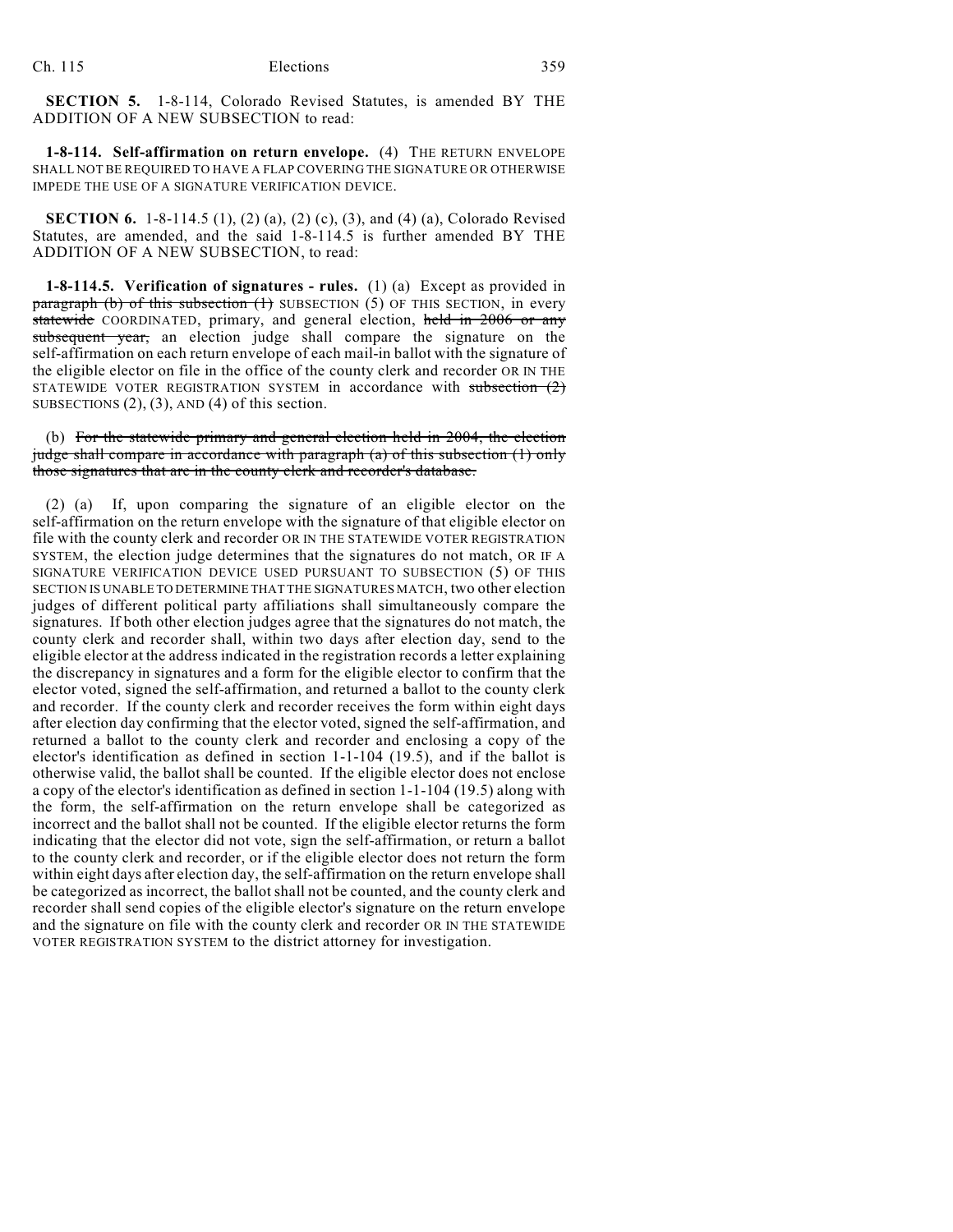## 360 Elections Ch. 115

(c) In the case of a disagreement among the election judges as to whether the signature of an eligible elector on the self-affirmation on the return envelope matches the signature of the eligible elector on file with the county clerk and recorder OR IN THE STATEWIDE VOTER REGISTRATION SYSTEM pursuant to the procedures specified in paragraph (a) of this subsection  $(2)$ , the mail-in ballot contained in the return envelope shall be counted in accordance with the requirements of part 3 of this article SIGNATURES ARE DEEMED TO MATCH, AND THE ELECTION JUDGE SHALL FOLLOW THE PROCEDURES SPECIFIED IN SECTION 1-8-304 CONCERNING THE QUALIFICATION AND COUNTING OF MAIL-IN BALLOTS.

(3) If the election judge determines that the signature of an eligible elector on the self-affirmation matches the elector's signature on file with the county clerk and recorder OR IN THE STATEWIDE VOTER REGISTRATION SYSTEM, the election judge shall follow the procedures specified in part 3 of this article pertaining to the SECTION 1-8-304 CONCERNING THE QUALIFICATION AND counting of mail-in ballots.

(4) (a) An election judge shall not determine that the signature of an eligible elector on the self-affirmation does not match the signature of that eligible elector on file with the county clerk and recorder OR IN THE STATEWIDE VOTER REGISTRATION SYSTEM solely on the basis of substitution of initials or use of a common nickname.

(5) (a) A DESIGNATED ELECTION OFFICIAL MAY ALLOW AN ELECTION JUDGE TO USE A SIGNATURE VERIFICATION DEVICE TO COMPARE THE SIGNATURE ON THE SELF-AFFIRMATION ON THE RETURN ENVELOPE OF AN ELIGIBLE ELECTOR'S MAIL-IN BALLOT WITH THE SIGNATURE OF THE ELECTOR ON FILE WITH THE COUNTY CLERK AND RECORDER OR IN THE STATEWIDE VOTER REGISTRATION SYSTEM IN ACCORDANCE WITH THIS SUBSECTION (5) AND THE RULES ADOPTED BY THE SECRETARY OF STATE PURSUANT TO PARAGRAPH (c) OF THIS SUBSECTION (5).

(b) IF A SIGNATURE VERIFICATION DEVICE DETERMINES THAT THE SIGNATURE ON THE SELF-AFFIRMATION ON A RETURN ENVELOPE OF AN ELIGIBLE ELECTOR'S MAIL-IN BALLOT MATCHES THE SIGNATURE OF THE ELECTOR ON FILE WITH THE COUNTY CLERK AND RECORDER OR IN THE STATEWIDE VOTER REGISTRATION SYSTEM, THE SIGNATURE ON THE SELF-AFFIRMATION IS DEEMED TO MEET THE REQUIREMENT OF SECTION 1-8-304 (1) (b) (III), AND THE ELECTION JUDGE SHALL FOLLOW THE PROCEDURES SPECIFIED IN SECTION 1-8-304 CONCERNING THE QUALIFICATION AND COUNTING OF MAIL-IN BALLOTS. IF A SIGNATURE VERIFICATION DEVICE IS UNABLE TO DETERMINE THAT THE SIGNATURE ON THE SELF-AFFIRMATION ON A RETURN ENVELOPE OF AN ELIGIBLE ELECTOR'S MAIL-IN BALLOT MATCHES THE SIGNATURE OF THE ELECTOR ON FILE WITH THE COUNTY CLERK AND RECORDER OR IN THE STATEWIDE VOTER REGISTRATION SYSTEM, AN ELECTION JUDGE SHALL COMPARE THE SIGNATURES IN ACCORDANCE WITH SUBSECTIONS (2), (3), AND (4) OF THIS SECTION.

(c) THE SECRETARY OF STATE SHALL ADOPT RULES IN ACCORDANCE WITH ARTICLE 4 OF TITLE 24, C.R.S., ESTABLISHING PROCEDURES FOR USING SIGNATURE VERIFICATION DEVICES TO PROCESS MAIL-IN BALLOTS PURSUANT TO THIS ARTICLE AND BALLOTS USED IN MAIL BALLOT ELECTIONS PURSUANT TO ARTICLE 7.5 OF THIS TITLE.

**SECTION 7.** 1-8-304 (1) (a), (1) (b) (III), and (1) (d), Colorado Revised